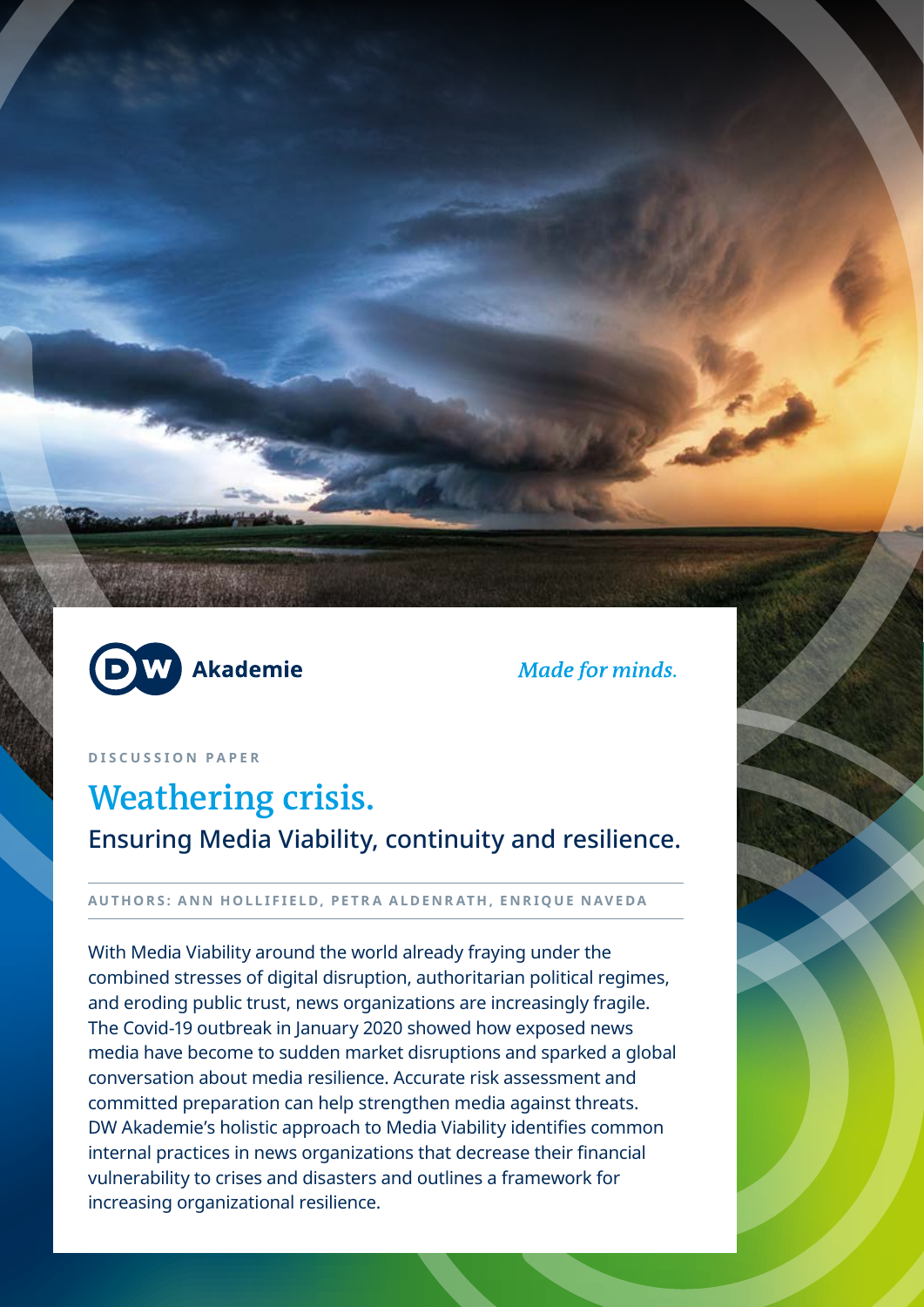# **A wakeup call for global media**

When the World Health Organization (WHO) declared Covid-19 a global pandemic in March 2020, international borders snapped shut, governments ordered their citizens into lockdowns, and businesses in many countries were required to either reduce operations or shut down altogether. Global supply chains and economic activity staggered under the effects of the emergency public health measures. With businesses shuttered and consumers locked in at home, consumer purchasing―and the advertising designed to encourage it―dropped immediately and dramatically worldwide. For news media organizations, it was another sudden, major blow to their viability, coming as it did after 20 years of digital disruption and declining revenues.

Commentators have called the Covid-19 pandemic "unpredictable," and a "surprise." But, in fact, it was neither. Epidemiologists, public health experts, and science journalists had been warning for decades that a devastating pandemic of some as yet unknown but highly transmissible disease was inevitable (Garrett 1994; McKenna 2008; Preston 1999), and governments had war-gamed pandemic scenarios in preparation. Nature itself had fired three full warning shots since the turn of the 21st century: The SARS "outbreak" in 2003, the WHO, declared Swine Flu pandemic in 2009, and the West African Ebola outbreak of 2014–2016. In all of those events, governments in the hardest-hit regions shut borders and ordered localized lockdowns, previewing most of the pandemic responses that caught businesses and economies around the world so completely flat-footed in 2020.

So why, despite being so clearly forewarned, were so many news organizations and other businesses and industries unprepared for a disease outbreak that would sicken employees and customers, break supply chains, and make normal business operations impossible? For news organizations, the irony is particularly acute, given the front row seat journalists had to the business, economic, social, and political impacts caused by the SARS, Swine Flu, and Ebola outbreaks in the communities hardest hit by those diseases years before Covid-19 existed.

The answer is simple: Few news organizations prepare for the very crises and disasters most likely to affect them (Wenger & Quarantelli 1989; Owilla et al. 2021). That means they routinely put at risk their ability to operate when the public needs them most, and their capacity to be strong and viable afterwards. One widely cited study of news organizations in 17 communities in the United States hit by disasters in the 1980s found:

*"The majority of these organizations had no disaster plans whatsoever. They had given no consideration to either the physical problems of being directly impacted by a disaster agent, or the* 

*difficulties of controlling and coordinating coverage of a major story in an altered physical and turbulent social environment.*

*Even in the minority of those outlets that had engaged in prior planning, it was generally of inadequate quality. Often plans only involved brief documents… furthermore, these plans were usually outdated, never exercised, and often could not be located by staff ".* (Wenger & Quarantelli 1989)

Although there has been little systematic research of disaster preparedness among news organizations in the decades since the 1980s, what data is available suggests not much has changed. In a 2021 survey, only 53% of senior media executives in Kenya said their news organization had a disaster plan, while another 13% didn't know whether such a plan existed (Owilla et al. 2021).

## **Media Viability, continuity and resilience during crises and disasters**

For news organizations, a crisis or disaster often means that even as the audience's demand for information soars, the resources the news organization has to produce that information shrink or vanish altogether. Advertising revenue plunges as local businesses close and the economy falters. Other revenue sources may dry up as subscribers, donors, and governments redirect funds to more immediate needs or, in the case of conflict or civil unrest, seize the news organization's assets. The media house's facilities and production equipment may be inaccessible, damaged or destroyed. In community-wide disasters, journalists and other key staff will be struggling to protect and provide for their own families and property, exactly when their newsroom most needs them out reporting from the field.

# **You should know your environment and prepare ahead; a crisis should not come as a surprise.**

**Soe Myint, Mizzima, Myanmar**

These challenges can make it difficult for news organizations to maintain what management experts call business "continuity". Continuity refers to an organization's ability to continue in business as usual during disruptive events. For news organizations, it means the steady production and distribution of news and the sales and revenue activities that pay for it.

Additionally, impacts from crisis often play out long-term, if the crisis destroys businesses and infrastructure in the media house's market, creates political instability, or forces an out-migration of population―the news audience. Thus, while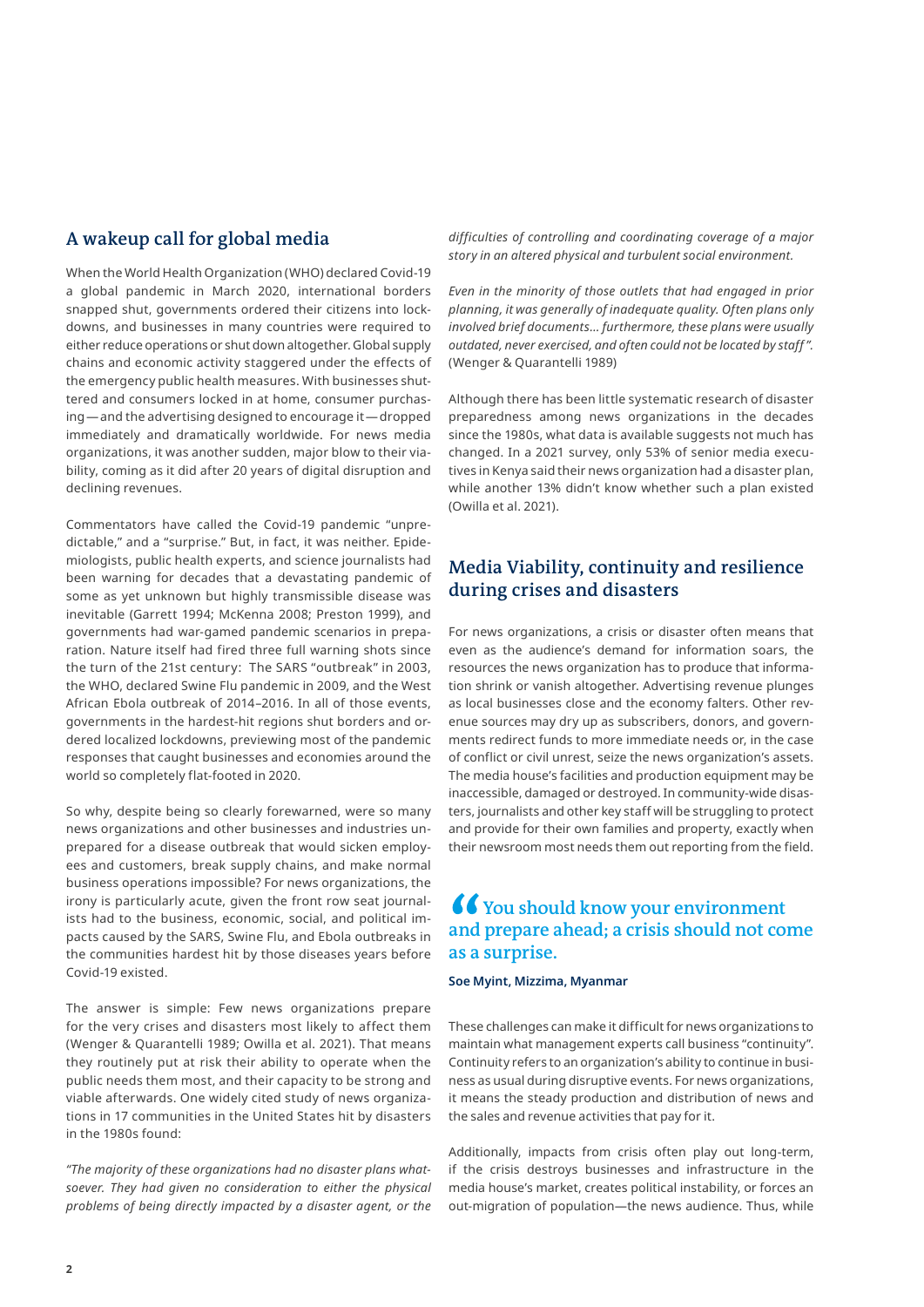#### **Experiences from Mizzima, Myanmar**



demonstration against the military coup in Yangon.

## **Top 5 recommendations for resilience while working under political restrictions**

- Prepare for crises, establish clear policies, and have a plan for how to maintain operations.
- Consider whether you are prepared to face the possible consequences of working as a journalist at an independent media outlet in a difficult or hostile political environment.
- Have a financial backup plan, especially for situations like a military coup.
- Be prepared to have all your communication channels blocked—find ways to continue working and bypass the blockage.
- Team up with international organizations before the crisis occurs.

#### **Who?**

Founded in India in 1998 by Soe Myint and Thin Thin Aung, who fled to New Delhi after participating in the Burmese movement for democracy. The multimedia news organization Mizzima operated for nearly 15 years as an exile-based media organization. In the wake of democratic reforms in Myanmar, the Mizzima team moved back, and, in 2012, became the first former exile media organization to gain incorporation as a local media entity by registering in Myanmar. Mizzima's goal is to provide high quality news about Myanmar while contributing to freedom of expression and the realization of an inclusive and democratic Myanmar—a country with over 135 ethnic groups. After the military regained power in early 2021 and their offices were shuttered, bank accounts frozen and employees arrested, Mizzima has continued to work underground.

#### **Resilience Strategy**

To maintain operations, Mizzima prepared in advance for the possibility of a military coup. They followed a detailed crisis plan, organized hide-outs, established contacts with lawyers, and bypassed the blocking of their programs by using a satellite broker stream. They had a financial emergency plan and teamed up with international organizations to stay afloat after their accounts were frozen. Mizzima discussed their needs with their audience and made sure all employees who continued to work knew and understood their policies, including a commitment that, as journalists, they would continue reporting no matter the situation. Mizzima identified their weak points and began to improve their digital security. Overall, the safety of their staff, freelancers and informants remains the most serious challenge.

"*You should know your environment and prepare ahead; a crisis should not come as a surprise. You should know the political temperature; you should understand what the people (audience) want you to do. You cannot deal with this kind of situation without preparation.*"

Soe Myint, Mizzima, Myanmar

news professionals tend to view the eruption of chaos and danger as a normal occurrence in their work, in fact, in an economically stressed industry, crises have the potential to threaten news organizations' very survival.

## **Media Viability in a threat-filled world**

In an era when media around the world are under growing economic stress, many are also under pressure from authoritarian governments, political instability, and climate change. The combination of these forces puts Media Viability at risk.

So what is Media Viability? It is the ability of media outlets and media landscapes to produce high-quality journalism in a sustainable way. Supporting Media Viability around the world is a primary field of action for DW Akademie, with a particular focus on supporting the viability of small and independent news organizations. Through its work on Media Viability, DW Akademie seeks to encourage the independent perspectives and reliable content necessary for democracy, economic development, and the protection of human rights.

Strengthening Media Viability requires a holistic approach to news organization management. Among the dynamic capabilities required to achieve viable media in the digital age are flexible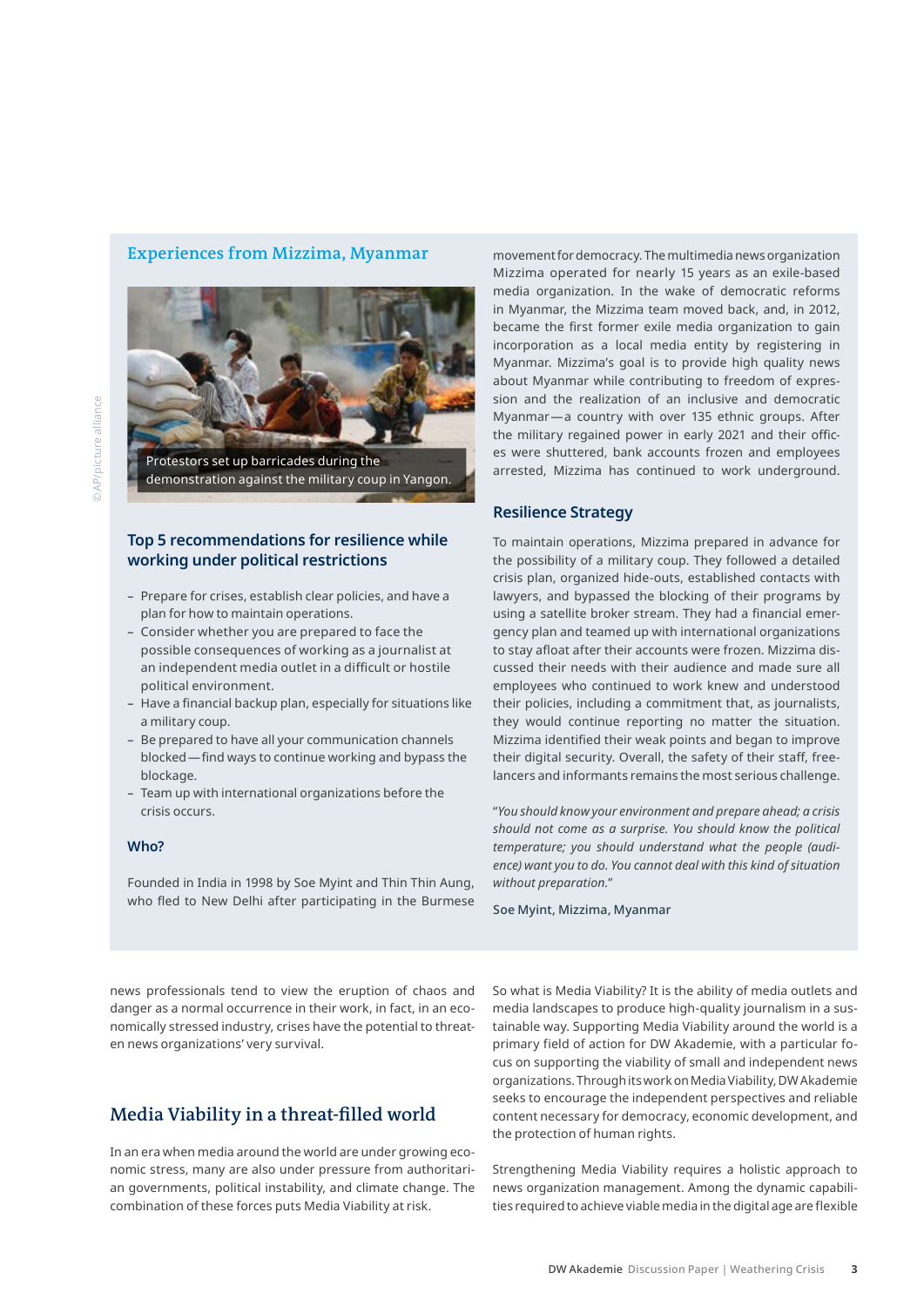business models, audience engagement with the media house and its content, collaborative networks with other news organizations, and strong ties with outside support systems such as donor organizations and international organizations that support human rights. Finally, of course, news organizations must have the capacity to produce high-quality, ethical journalism.

Said another way, media must have the resources—money, time, and expertise—to produce news and information that is balanced, factual, accurate, and serves society in times of need. There are few times when the public's need for factual, accurate information― and governments' need to get such information to the public―is as critical as when a crisis or disaster strikes. Lives depend on it.

But in the 21st century, maintaining Media Viability increasingly means finding ways to harden media organizations against the range of threats they face, and make them more resilient when threats become crises or disasters. Resilience is the ability of a news organization to withstand long-term market dis-

ruptions, remain financially strong and continue operating. Equally important, being resilient means anticipating and adapting to the full range of residual risks that inevitably follow in the wake of crises and disasters and can threaten viability on multiple fronts.

## **What constitutes a threat?**

Because of its sudden and near-simultaneous global impact, Covid-19 dramatized the challenges news organizations face during disasters as few previous events have. But pandemic disease is obviously neither the most common, nor the most threatening, of the risks and crises affecting the viability of the world's news organizations.

In many countries, media houses operate under constant pressure from authorities or criminal cartels, with organizational

## **Experiences from KirkukNow, Iraq, disputed territories**



### **Top 5 recommendations for resilience when working in a hostile environment**

- Study and know the environment you are working in.
- Avoid being labeled.
- Implement objective reporting and gender policies.
- Recruit a diverse and not politically biased team.
- Set aside financial resources and broaden your revenue streams.

#### **Who?**

The independent news website KirkukNow operates in a religiously, ethnically, and politically highly diverse region, which is characterized by an environment of permanent violence and threat. Reporters are repeatedly arrested; the media outlet regularly has to deal with charges and court cases; female journalists face harsh conditions when reporting in the field.

#### **Resilience Strategy**

To survive in this conservative and fragile context, it is important for KirkukNow's reporting to be unbiased, impartial, and free from any political, ideological, religious and ethnic agenda. To avoid being labeled, the media outlet established a diverse team of journalists. The newsroom policy is to respect ethnic, religious and cultural diversity, and to consistently publish articles which further coexistence in the disputed territories. To reach as many people as possible, KirkukNow publishes in the three main languages of the area―Arabic, Kurdish, and Turkmen―as well as in English, with the aim of promoting coexistence and providing easy access to information.

"*We have a very diverse team. We do not have boundaries for women, for men or for being from a different religious and ethnic background. Like this it is very comfortable for interview partners from different backgrounds to get in contact with us and for journalists to be a freelancer for us.*"

Salam Omer, editor-in-chief, KirkukNow, Iraq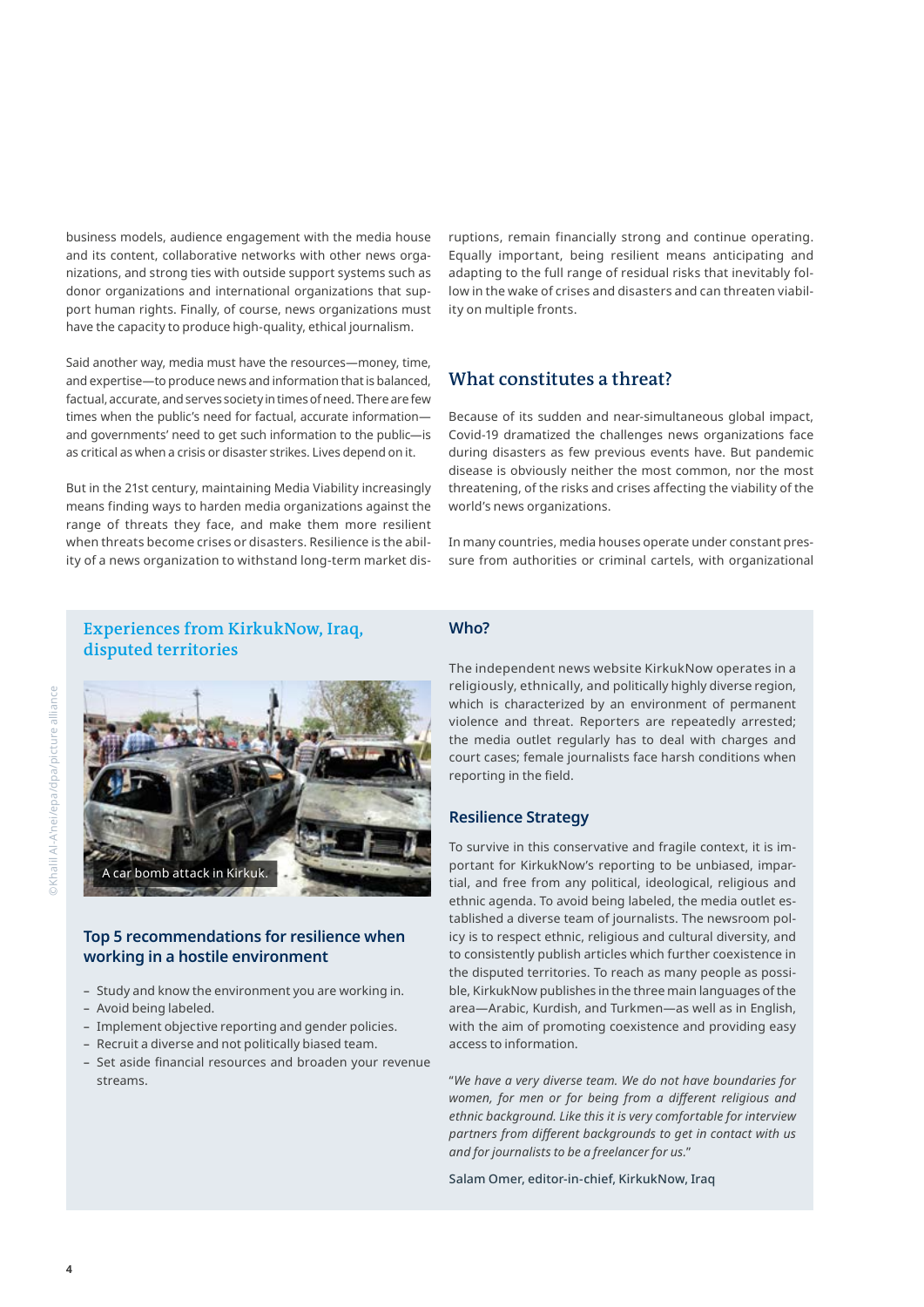survival and access to resources under severe pressure, and journalists subject to continuous surveillance and threats of imprisonment or violence. Other news organizations struggle to remain viable in countries where wars or other types of violent conflict are raging.

In general, "crises" can be defined as a series of conditions― whether sudden or gradual―that disrupt the economic and political stability of the communities a news organization serves or the news organization itself. Many news organizations operate under nearly impossible political and economic conditions, effectively working in a constant, long-term state of crisis.

A "disaster," in contrast, is a sudden, often unpredicted event caused by either natural or man-made forces that causes physical damage to facilities and infrastructure or loss of life in the community or news organization. Any city might be hit at any moment by a man-made disaster such as a terrorist attack or industrial accident. Around the world, the climate crisis

is dramatically increasing the likelihood that the market almost every news organization serves will be hit by a climate-related disaster in the near future: flooding, wildfires, drought, more powerful and more frequent storms, coastal flooding from sea level rise, to name just a few. Additionally, thousands of news organizations are located in areas with severe and unpredictable geological threats–earthquakes, tsunamis, landslides, volcanos―capable of leveling an entire region.

While most disasters can't be prevented, careful thought, preparation and training make it more likely a news organization will be able to keep its audiences informed during a disaster―and remain viable through the recovery period afterwards.

Some crises and disasters that threaten a news organization's viability may be strictly internal. In the digital era, severe threats to a news organization's financial and journalistic viability can arrive from half a world away via a single careless click―or no click at all. The digital technologies that form the



Approach and core elements to stay viable amid crises.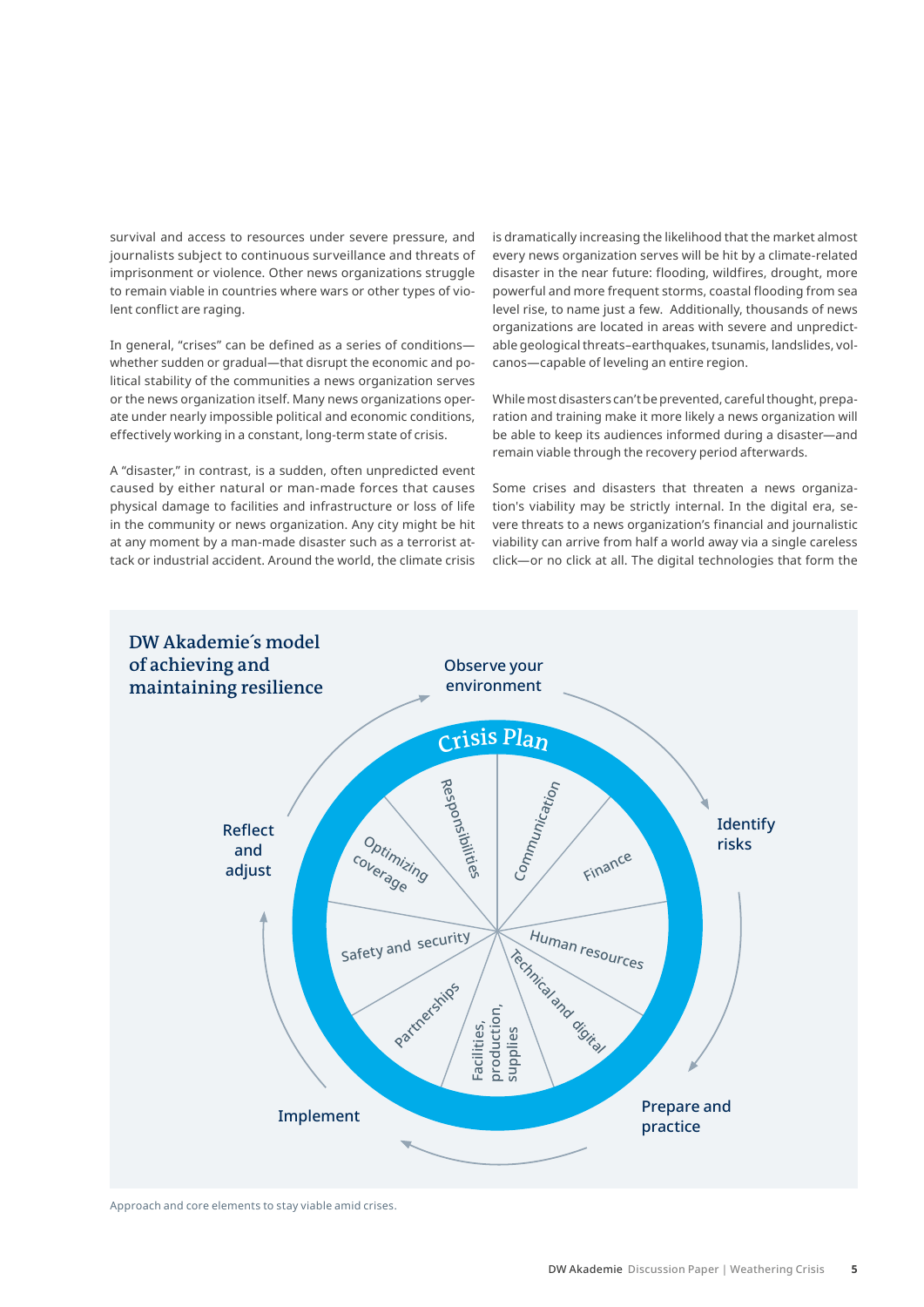## **Experiences from L'Orient le Jour, Lebanon**



## **Top 5 recommendations for resilience in the face of human-made disasters**

- Be transparent with your Board of Directors and funders about the financial situation and ask them to be your allies.
- Keep cash on hand for emergencies.
- Diversify your revenue streams. The more diversified you are, the better off you will be.
- Focus on and support your staff. Remind your staff that what they are doing is unique, important and a form of resistance.
- Show empathy for your audience and take steps to actively help community resilience and recovery through fundraisers and volunteering. That also improves staff morale.

#### **Who?**

L'Orient le Jour is a bilingual publication in Beirut, Lebanon. It publishes both print and digital versions and serves both local and diasporic Lebanese audiences. The publication is more than 100 years old and has operated throughout political upheavals, the Lebanese Civil War (1975–1990), the Beirut port explosion and, most recently, the devaluation of the Lebanese pound and the resulting economic turmoil.

#### **Resilience Strategy**

Resilience requires focusing simultaneously on short-, medium- and long-term challenges. Management focuses first on immediate operational needs: staff housing, transportation, batteries, laptops, and mobile phones. Medium-term issues include engaging the Board of Directors and audience to ensure their continuing support. Long-term priorities include retaining staff by securing their income-levels, security and living conditions.

*"Periods of crisis are not the moment to be stingy or reduce our ambitions. Crisis is a time when you have to be aware of costs and cut costs where you can. But it's also a moment when you need to invest."*

Michel Helou, executive director, *L'Orient le Jour*.

backbone of 21st century news production, distribution, and payment make news organizations deeply vulnerable to cyberattacks. Hacking, ransomware, denial of service attacks, spyware, insecure payment systems, are just a few of the major technological threats to a news organization's finances, operations, staff safety, and public trust. Moreover, digital risks and vulnerabilities are often unknown and constantly changing. Continuous planning, vigilance, and skilled intervention are required to avert digital disasters.

Finally, journalism is an industry where demand for a news organization's products depends heavily on whether audiences and advertisers view the media house―and its journalists―as credible, trusted sources of information. News and information are what economists call "credence goods" and "experience goods" (Reca 2006). Credence goods are products whose quality the consumer has to take on trust. A news consumer can't judge the quality and accuracy of a news story, unless they personally witnessed the events. With experience goods, consumers must pay the full cost of consumption in time and money before they can

know whether they like the news product or whether the news and information they get from the media house is useful to them.

Given these economic characteristics of news products, a news organization's reputation is critical to attracting and keeping audiences because the audience is buying strictly on the basis of trust. Reputation also affects revenue potential in other ways. Advertisers, investors and donors may end their association with a news organization that becomes mired in public controversy to avoid being tarnished by association.

Internal organizational crises that raise questions about the accuracy, honesty, ethics or competence of the media house, its managers or its journalists pose significant reputational and, therefore, financial and other risks. As numerous high-profile media scandals have demonstrated in recent years, few internal misdeeds in the social media era will go unpublicized. In places where news organizations operate under government scrutiny and pressure, an internal crisis may be the only pretext authorities need to shutter a newsroom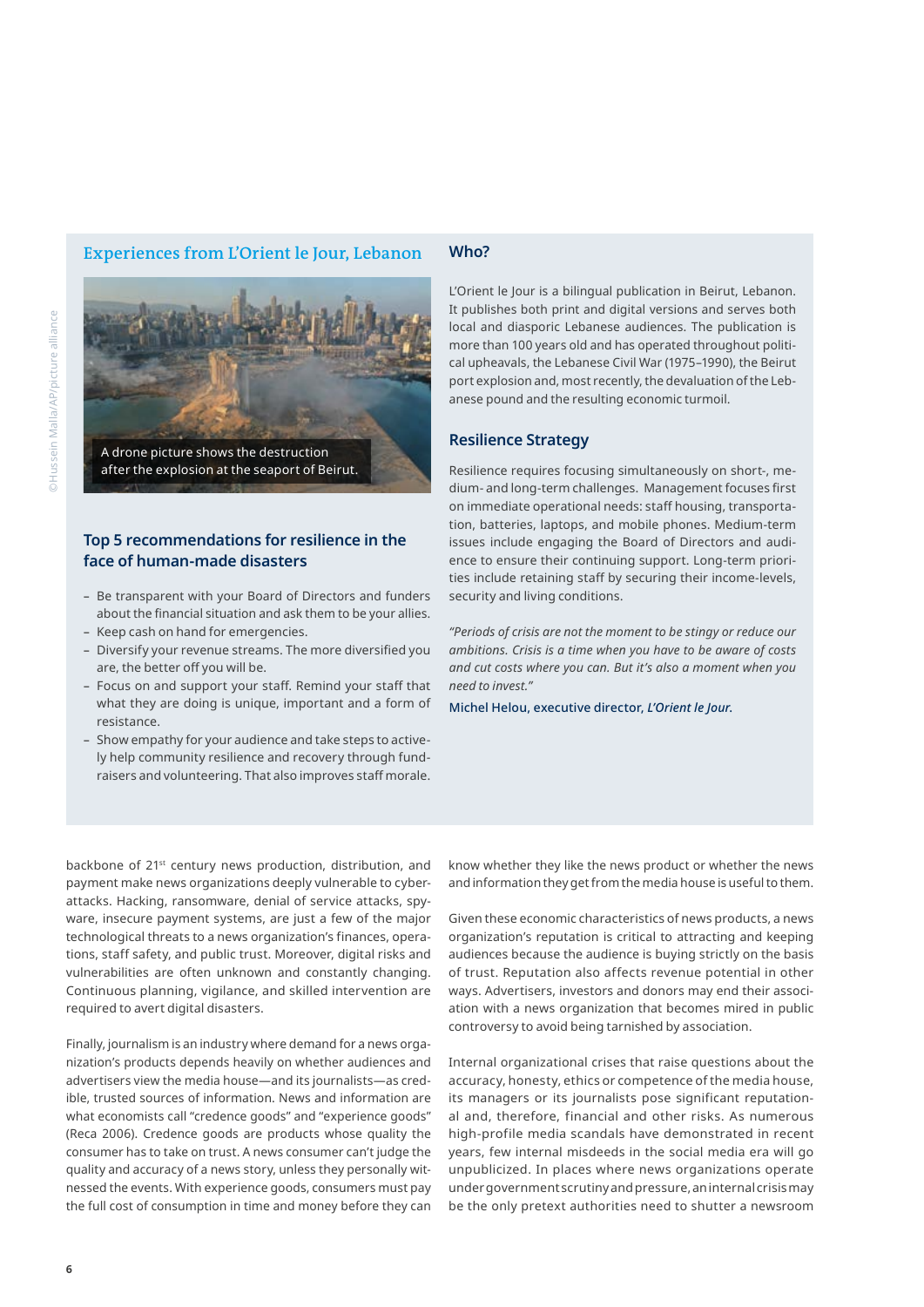**Experiences from Times-Picayune/ Advocate, New Orleans** 



#### **Top 5 recommendations for resilience in the face of natural disasters**

- Assess the forces your building can withstand―if it won't be safe in some types of likely disasters, identify a safe place where news operations can be moved and have access to that alternative location set up in advance.
- Require your staff to have a plan that they update annually for what they will do to protect their families and their homes, if a natural disaster threatens.
- Know which mobile provider has the best disasterhardened facilities and require staff to move their mobile accounts to that provider.
- Train staff to be physically prepared for likely natural disasters. They should: Know their vehicle and what it can take. Keep emergency supplies in their cars, including water/dust/smoke-proof bags to protect equipment. Train for local hazards that are likely to follow disasters such as insect, wildlife and pollution hazards.
- Make sure every staff member has paper road maps of the area, and detailed contact lists on laminated paper for key news organization staff and key community leaders and resources.

#### permanently. Avoiding internal crises and mitigating their effects when they happen requires forethought, planning, and preparation.

## **Who?**

The Times-Picayune began publishing in New Orleans, Louisiana, in the United States in 1837. In 2006, the newspaper won the Pulitzer Prize for Public Service for its coverage of Hurricane Katrina, which devastated New Orleans and much of the surrounding region in 2005, killing more than 1,800 people. Volunteers on staff reported from a "hurricane bunker" in the newspapers' offices until forced to evacuate two days after the hurricane when the city's levees failed, and the security situation deteriorated. Experts credit the Times-Picayune's journalists with saving lives during the disaster.

#### **Resilience Strategy**

Since 2005, New Orleans and southern Louisiana have experienced numerous disasters, including four major hurricanes in 2020 and 2021 alone. In the years following Katrina, New Orleans' population and advertising revenue shrank, and the newspaper tried multiple viability strategies. Those included building up its digital edition, cutting the number of times per week it distributed a print edition, experimenting with a tabloid product, and cutting production costs through staff reductions and moving to new offices. Eventually the paper was sold twice, most recently in 2019, when it combined with the Advocate, Baton Rouge's daily. Today the New Orleans edition of the paper is the New Orleans Advocate. The new owner is expanding the combined operations with support from a non-profit foundation.

*"We are owned by a billionaire who is turning his head on profits for the time being… Unfortunately, there aren't enough billionaires to go around."*

Mark Schleifstein, environment reporter, The Times-Picayune/ The New Orleans Advocate

## **The effect of being unprepared for crisis**

When crises and disasters strike, the impact on news organization finances is often immediate and significant. A representative national media industry survey by DW Akademie and Aga Khan University, based in Nairobi, found 82% of Kenyan news organizations reported a drop in demand for advertising because of Covid-19, with 73% reporting that their overall revenues had fallen during the pandemic (Owilla et al. 2021). For many media already struggling for viability in the age of digital disruption, the costs of being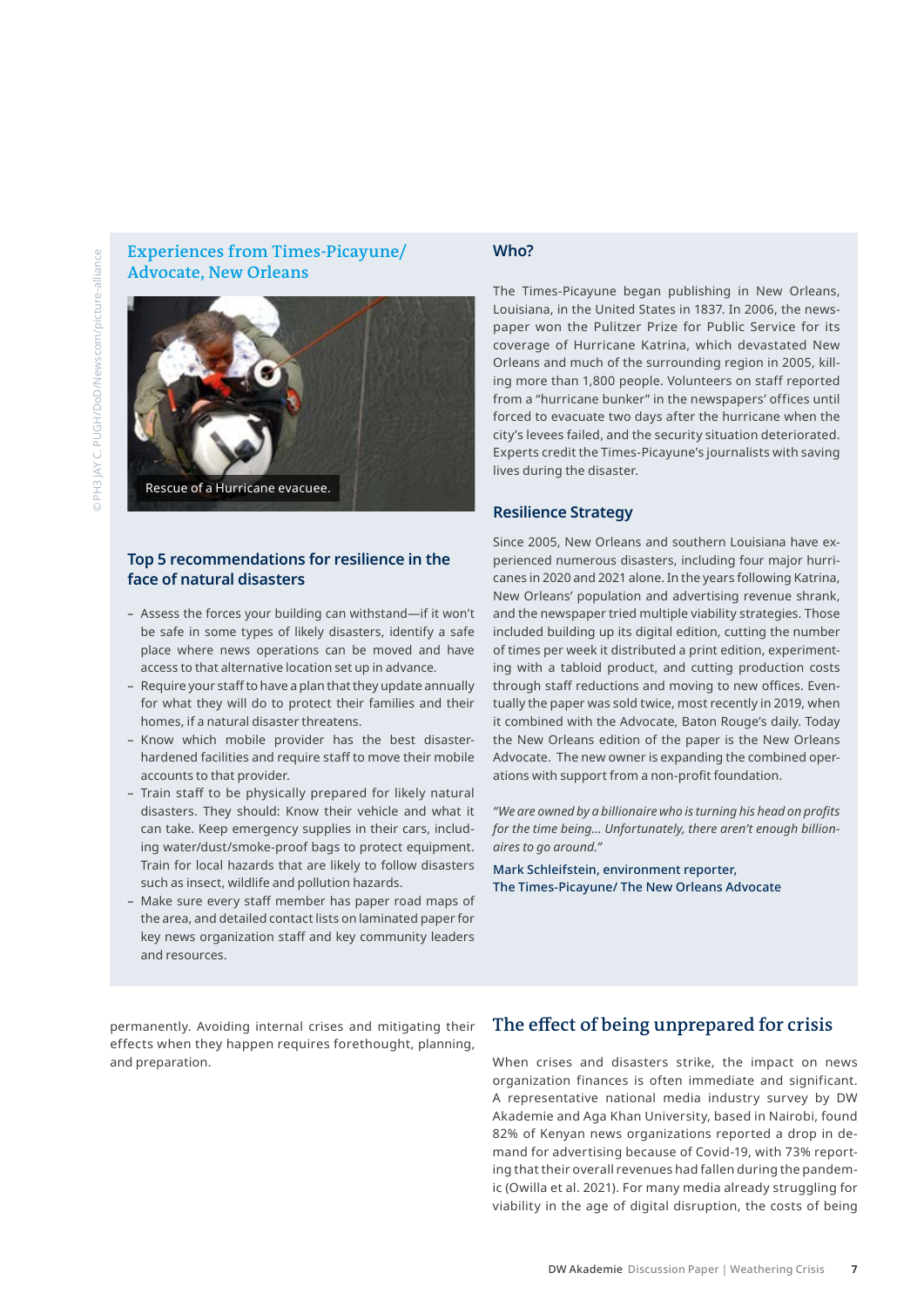### **Experiences from El Faro, El Salvador**



## **Top 5 recommendations for resilience while working under political pressure and in an environment marred by violence**

- Don't fall in love with the ethos and glamour of being in crisis.
- Foster leaders, delegate, and share visibility.
- Make sure the newsroom understands the value of administrative, financial, and legal work within the organization.
- Have clear protocols and communication channels, and care about the members of the team.
- Build a diverse team relevant to your organization in terms of gender, ethnicity, geography, class, and skills.

#### **Who?**

El Faro, reportedly the first digital-only outlet in Latin America, operates in a highly complex context in Central America, mainly El Salvador. The region, with a recent history of authoritarianism, revolutions and civil wars, is among the most violent in the world. Civic space is shrinking and journalists are targeted by organized crime groups as well as judges and government representatives. For years, El Faro has experienced security threats, and now it is dealing with government investigations intended to charge it with money laundering and tax evasion.

#### **Resilience Strategy**

According to El Faro's Washington correspondent and former editor-in-chief of the digital outlet, José Luis Sanz, though El Faro lives in a permanent crisis context, four major crises can be singled out since it was founded in 1998: a financial crisis, a growth crisis and two internal crises. Stemming from a very clear editorial stance and a potent and visible newsroom, El Faro has developed international networks and strong managerial and administrative areas that have enabled it to not only survive these crises but to learn how to deal with them and be prepared for the next one. The crises made the organization stronger in its identity and resilience.

*"For us it is clear that our personal networks are at the service of the project, not of the people. For many years this has kept us alive. It is a mistake to think that this is built on its own: it is built on consistency, credibility."* 

José Luis Sanz, former editor-in-chief and current Washington correspondent, El Faro, El Salvador

unprepared for such a financial shock have been high. Media managers and journalists around the world have reported pay cuts, pay freezes, pay cuts and layoffs because of Covid-19's financial impact on their news organizations (Owilla et al. 2021; Posetti, Bell, & Brown 2021). A study of the impact of Covid-19 on news organizations in the United States estimated that more than 37,000 American journalists had been laid off during the pandemic (Tracy 2021) and more than 100 local news organizations had failed completely (Hare 2021).

Nor have the negative effects of Covid-19 on Media Viability been limited to finances. A recent DW Akademie report noted that governments around the world have used the pandemic as an excuse to crack down on media freedoms and engage in digital surveillance and shutdowns (Matschke et al. 2021). At the same time, threats and acts of violence against journalists

from both governments and members of the public have risen sharply, as has the arbitrary detainment of journalists by officials.

**The most important thing about a newspaper is its newsroom, but it is not only its newsroom. It must be understood that the administrative, financial and legal are not accessory. That a stronger team requires people with very diverse skills.**

**José Luis Sanz, El Faro, El Salvador**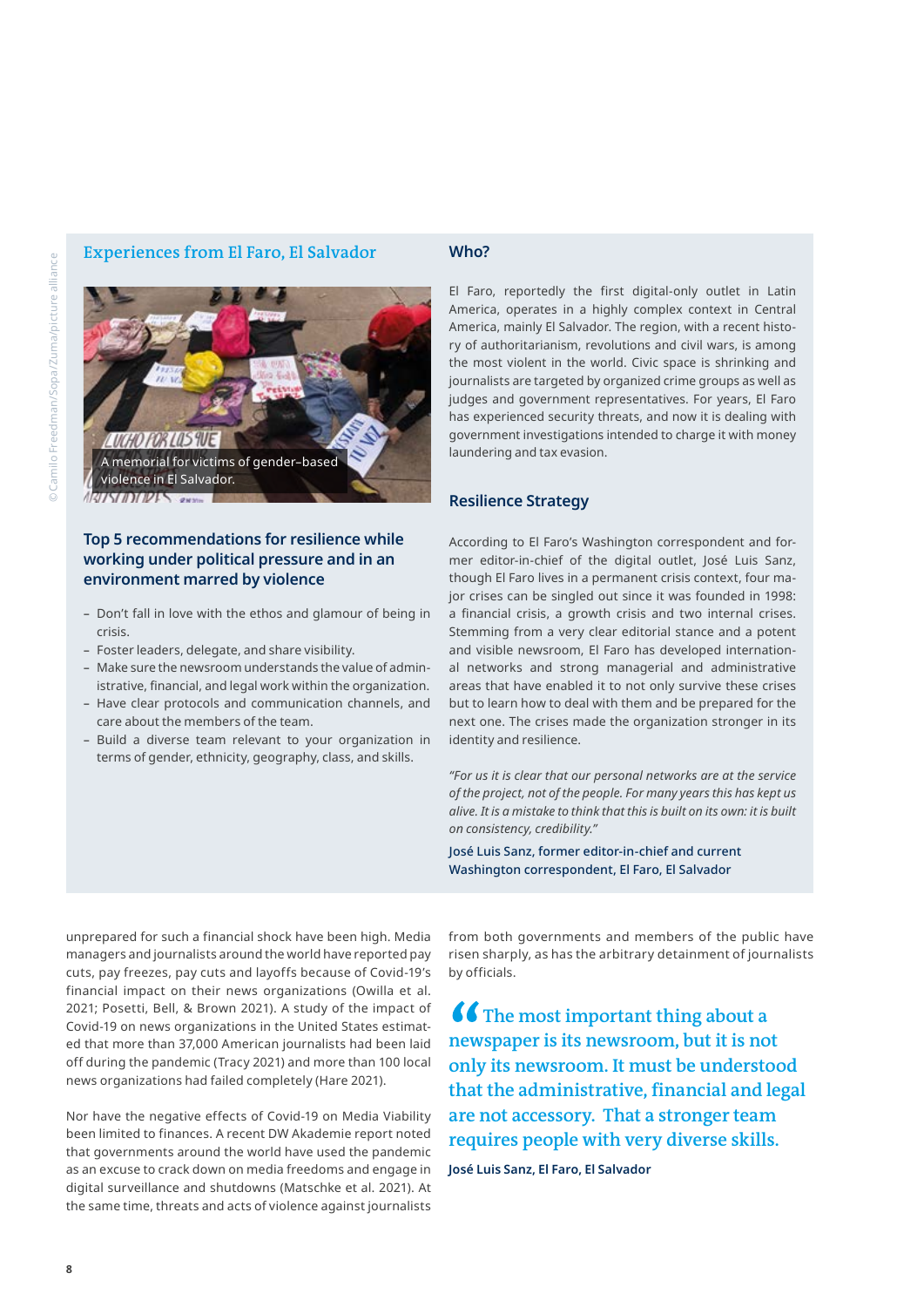### **Experiences from Rappler, Philippines**



## **Top 5 recommendations for resilience when working under intense political pressure**

- Prepare for the worst and hope for the best.
- Build a strong international support network.
- Have a clear understanding of where the threats are coming from―and react accordingly.
- Build strong and resilient partnerships with equally courageous local groups that share the same fundamental values.
- Don't lose sight of the vision and the goals; be clear among core leaders what the non-negotiables are.

#### **Who?**

Rappler is today's leading and first online-only news website in the Philippines. Rappler stories aim to provide perspective and inspire community engagement. It was founded by four female journalists, who wanted to use the advantages of the internet to encourage smart conversations and action for social change, especially among a young audience. Since 2017, several judicial charges have been filed against Rappler and the organization's perseverance in upholding its right to

freedom of expression has gained international attention. One of the co-founders, Nobel Peace Prize laureate Maria Ressa, has been personally targeted by President Duterte and his government since he gained power in 2016. The attacks―online and offline―culminated in 2019 when Maria Ressa was arrested for "cyberlibel" and later found guilty by a court in Manila. That decision is under appeal. Her arrest was perceived as a politically motivated attempt to silence her, as she is an outspoken critic of the current Philippine administration. In 2020, she was charged with cyberlibel again, this time for re-tweeting a screenshot of an article.

#### **Resilience Strategy**

Rappler has a diverse strategy that has allowed it to continue operating even in the face of arrest threats, cyberlibel charges, social media attacks, doxxing, and defamation. The media organization's business strategies have evolved over time and adapted to these threats. Rappler has put in place the necessary security measures both online and offline, and it has continued to innovate. It built Sharktank, a database of public Facebook posts and pages, and discovered that the exponential attacks on social media aimed at Rappler originated from an organized propaganda machine of the Duterte administration. Government officials and government accounts were found to be attacking administration critics and were behind the creation of fake accounts to manipulate the public. Nevertheless, Rappler succeeded in establishing a strong bond with its audience in a country with one of the lowest levels of audience trust in news worldwide. This was also fostered by a strong international support network, which has led to expanding global awareness of Maria Ressa's situation.

*"Embrace your fear. Shine the light and tell the world. We prioritize three existential battles: truth, climate, health."* 

Maria Ressa, Nobel Peace Prize laureate, co-founder, and CEO, Rappler, Philippines.

## **Media Viability, continuity and resilience in crises**

In recent years, management researchers have devoted considerable effort to understanding why some industries and organizations are more resilient to crises than others. They've found that an organization's resilience depends on its dynamic capabilities (Şengül, Dilem, & Gün 2019). Dynamic capabilities include the organization's ability to anticipate risks, adapt quickly as conditions change, network effectively to get access to external resources, manage the uncertainty of both internal staff and external stakeholders, and learn quickly as events unfold.

An organization's ability to quickly transform its business model in the face of changing market conditions is one of the most important aspects of resilience (Şengül, Dilem, & Gün 2019). Also important is the ability of the organization to maintain its supply chain, labor supply, product quality and consumer demand for those products, public reputation, revenue streams, and its employees' physical and emotional well-being throughout the crisis (Kumar, 2012).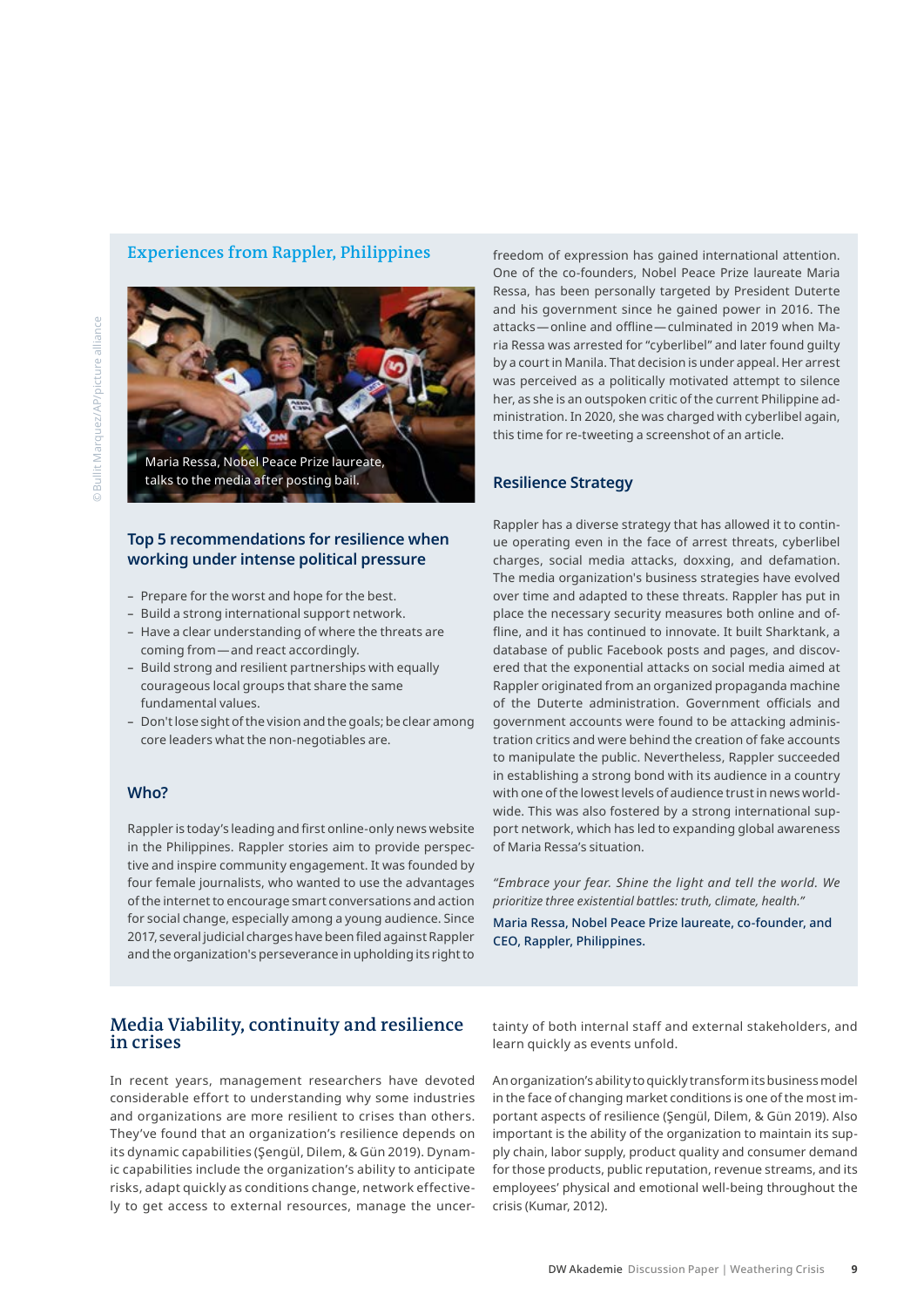Specific organizational characteristics are related to stronger dynamic capabilities and, therefore, business continuity and resilience. Businesses in service industries such as the media are generally more resilient to crises and disasters than manufacturing firms (Halkos & Skouloudis 2019). Organizational size plays a role, with large firms being more resilient to sudden external shocks than small and medium-sized firms, while middle-aged firms tend to be more resilient than either very young or older, firmly established companies (Halkos & Skouloudis 2019).

# **Writing a crisis plan while the crisis is happening is a little bit like trying to put your seatbelt on in the middle of the crash. It's not going to go well.**

## **Mark R. Weaver, Esq., Communications Counsel, Inc., USA**

An organization's internal culture and staff play key roles in the ability to maintain continuity and resilience. The more open and flexible an organization's internal culture and the higher its innovation capacities, the more likely it is to prove resilient. Organizational flexibility and innovativeness are characteristics linked to having younger, more diverse staffs who are highly engaged with their work and committed to the organization (Lengnick-Hall, Beck, & Lengnick-Hall 2011).

Not surprisingly, firms with higher profitability and more resource slack have been found to better weather crises than those with fewer resources (Meyer 1982; Sahebjamnia, Torabi, & Mansouri 2018). Also important, however, is the degree to which an organization is networked with other organizations (Classen et al. 2012; Doerfel, Chewning, & Lai 2013), gaining access to learning and resource-sharing opportunities that contribute to an organization's dynamic capabilities and innovation capacities (Granovetter 1973).

Preparing networks of cooperative relationships with other media firms is particularly critical for news organizations. When offices, broadcast towers, printing presses and servers have been destroyed, shared access to the nearest surviving newsroom is the difference between journalistic continuity and not being there when your audience needs you most. In the face of a government crackdown, having networks ready to help journalists hide and escape may be a matter of life and death. Being able to relocate operations to a ready offshore facility or activate agreements with media in other countries to feed your content back to your audience from over the border, may be the difference between continuing to exist and not.

## **News media and disaster preparedness**

If news organizations are regularly exposed in the course of their reporting to the costs and risks of disasters, why then do so many underestimate the likelihood that some crisis will strike their own organization? And why do so few take steps to protect against those risks?

The answers to the question of why organizations and people underestimate the risks they face and avoid preparing for them are complex. Research shows organizational responses to risks and crises are rooted in economics, human psychology, and organizational culture, including, in the case of news organizations, the professional culture of journalism.

In many newsrooms, economics plays a major role. Organizations struggling to pay salaries have neither the money nor staff to handle detailed disaster planning, preparation, and training. In the absence of an existing crisis, there is uncertainty about whether investing resources in planning and preparation will ever pay off. Few staff are likely to know much about disaster planning, meaning resources must be devoted to staff learning, if the process is to be effective. Technical expertise about even the most obvious threats in the local market is frequently limited or non-existent inside a news organization. If the people with that expertise are journalists back in the newsroom, they may not have the organizational status to get senior managers' attention.

Research on the psychology of risk perception has found it to be complex, varying greatly across individuals. Lay people rarely perceive risks in the same way experts do, so lack of internal expertise about the nature of local threats is likely to produce an underestimation of the organization's risk exposure. Many people also have a strong "optimism bias" or "unwarranted optimism" when assessing risks. Unwarranted optimism is the unconscious and unexamined belief that others might become the victim of some disaster or risk―getting cancer from smoking, for example―but not oneself. The risk perception of individuals, particularly senior management, influences the risk preparedness of the company.

In organizations, other factors come into play. If an organization or team deviates from its own quality or safety standards, and nothing major goes wrong, people stop seeing the carelessness as deviations and start accepting them as the new standards. As shortcuts become normalized, the organization is increasingly unable to accurately assess the risks it is taking. It also is increasingly likely to engage in "groupthink," aggressively silencing anyone who calls attention to the risk of letting safety standards slide (Wilcutt & Bell 2014). The dangers of this "Normalization of Deviance" (Vaughan 1997) were highlighted among risk experts after the U.S. National Aeronautical and Space Administration found it played a critical role in both space shuttle disasters.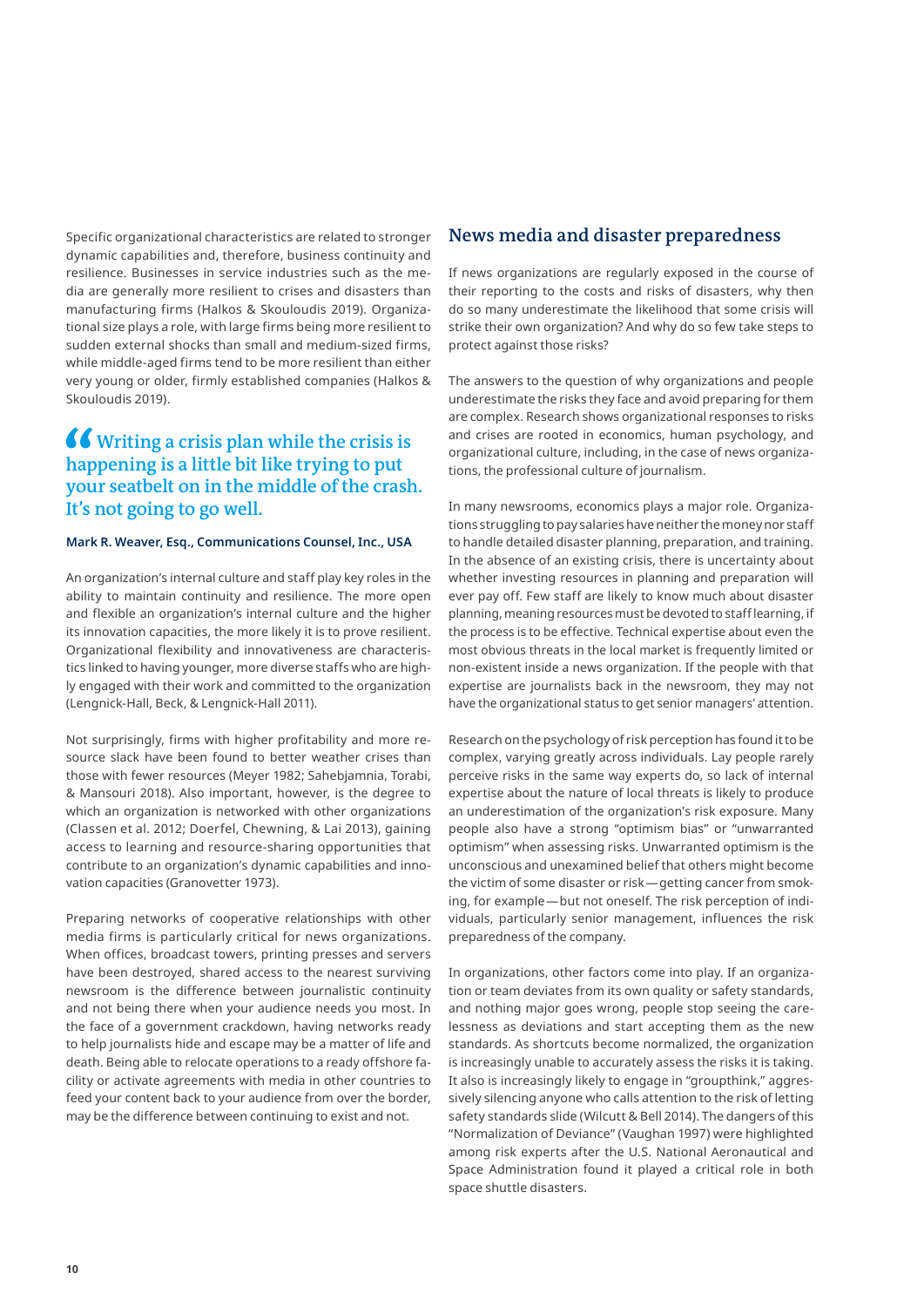## **Experiences from Aga Khan University, Kenya**



#### **Top 5 recommendation for resilience in the face of recurrent crises**

- Retain your senior journalists to maintain the quality of news content.
- Buy the basic equipment—such as generators—needed to keep functioning through crises, disruptions and disasters.
- Encourage solidarity among journalists and news organizations; provide support and legal assistance to fellow journalists no matter the size of their organization or their location in the country.
- Train staff on safety and security in different situations and provide them with the necessary equipment (bulletproof helmets and vests, etc.).
- Make sure counseling is available immediately to journalists exposed to traumatic events.

#### **Who?**

In recent years, news organizations in Kenya have dealt with multiple crises. In January 2008, post-election ethnic violence left more than 1,000 people dead and around 350,000 displaced. Violence erupted again after the 2017 elections, at least some of which was perpetrated by the police and other authorities. During the last two decades, the country has also experienced a number of terrorist attacks. Moreover, Kenya is host to more than half a million refugees from across Africa, leading to violence in some parts of the country. Most recently, the country was gripped by the worst drought in decades, causing widespread economic devastation and sparking a humanitarian crisis.

#### **Resilience Strategy**

Kenyan news organizations have responded to periodic crises and financial uncertainty by focusing on innovation and content excellence. Dubbed Africa's "Silicon Savannah," Kenya has invested heavily in digital infrastructure, creating new opportunities for news production and distribution. Kenya's news industry also has strong ties to the global media development community—a source of both financial support and opportunities for collaboration in terms of media viability. Furthermore, the industry is also able to tap into a vibrant pipeline of journalistic talent and expertise coming out of Kenya's strong university system. Finally, the industry has established several influential professional associations that play an important role in protecting journalists and news organizations.

*"You have to look at journalism as a calling, to see it as part of the change you want to see in your country."* 

Prof. George Nyabuga, Associate Professor and coordinator of the Executive Masters in Media Leadership and Innovation Programme, Aga Khan University, Kenya

A further factor in organizations is that responsibility for risk assessment is often diffused across managers and departments. Studies show that even when a crisis is imminent, managers often wait for someone else to make the expensive decision to shut down operations and activate the company's disaster plan―sometimes with deadly consequences for employees. Even when companies clearly assign responsibilities for disaster preparedness, it's necessary to regularly review and update those preparations. Otherwise, as Wenger and Quarantelli (1989) found, crisis plans will be quickly outdated and forgotten.

Probably even more importantly in news organizations, systematic exposure to stories about crises and disasters desensitizes people to danger (Grant 2021). In the human brain, the amygdala plays a key role in threat detection, firing into high gear when triggered and generating the fight/flight reaction. But as psychologists who treat phobias have learned, repeated exposure to threats dulls the amygdala's response, numbing people's perception of danger. As a result, the individual―or organization―may stop responding appropriately even when the danger is real.

News organizations cover stories about crises and disasters on a daily basis. That constant exposure, coupled with the "can do" culture of professional journalism, leaves many news professionals with an unrealistic sense of personal and organizational invulnerability. Some media professionals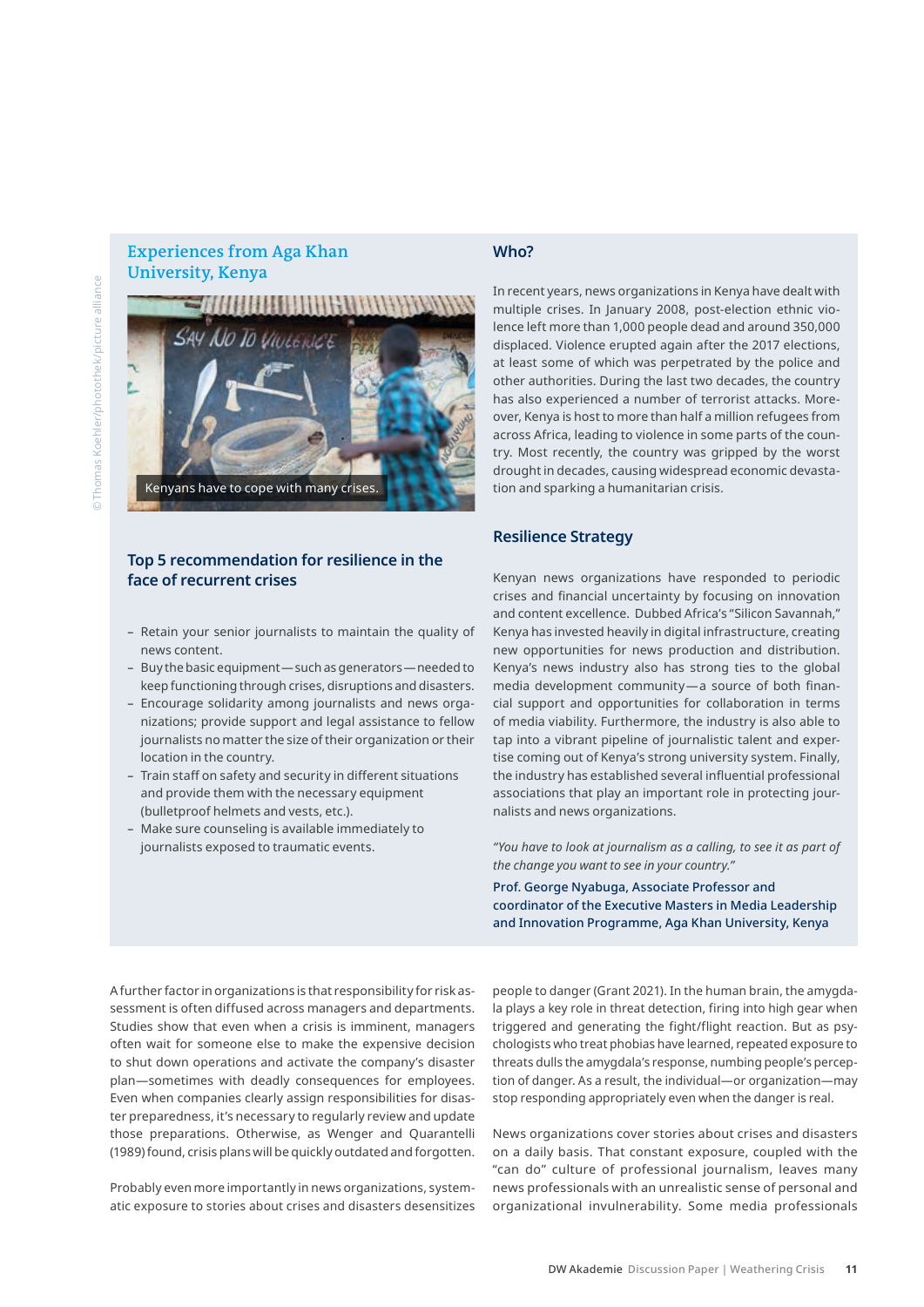interviewed for this research said the only threats they saw their organization facing were from declining revenues and audiences. Others responded that crises are stories, not threats.

But others interviewed for this project had a very different perspective. They had watched their news organizations upended by the outbreak of war and the crackdown of governments. They were struggling to produce news as their communities were ravaged by industrial accidents, civil unrest and economic collapse. They told of being blocked and endangered by digital attacks on their systems and spyware on their phones. They described being evacuated again and again, year after year by climate-fueled natural disasters, each time returning yet again to rebuild their newsrooms and their lives.

## **DW Akademie's framework for building media resilience and viability**

DW Akademie's newly developed framework for building media resilience draws upon a variety of sources. Over thirty interviews were conducted with journalists, senior media house managers, and media development experts in 15 countries. They had led their organizations through a wide range of crises, threats, and disasters, or were leaders of professional associations engaged with such issues. Interviewees were asked to share their personal experiences, tips, best practices, and lessons learned. The project also drew upon management research on organizational continuity and resilience, research on the media's role in disaster response, and research on the psychology and communication of risk. Additional information was drawn from conferences, webinars, news stories and books about media experiences covering crises and disasters.

#### **Preparation**

The resilience framework focuses heavily on preparation― taking action to harden the news organization before a crisis or disaster begins. News professionals counsel that once journalists find themselves in the midst of crisis and chaos, their ability to continue safely doing their jobs depends on how much forethought they and their managers have invested in preparing for the conditions they face, and whether they have the resources and training they need in the moment.

Preparation begins with a *detailed and realistic annual assessment of all of the potential risks* a news organization might face in the near future, including political and economic risks; civil or social unrest; pandemic risks; natural disasters such as weather, climate or regional geological risks, and man-made disasters. A thorough assessment includes internal risks such

as organizational safety issues, digital security, and the potential for ethical or criminal lapses by managers or staff that pose reputational harm. There is no place for unwarranted optimism in the risk assessment process.

# *C* Prepare for the worst and hope **for the best.**

#### **Maria Ressa, Rappler, Philippines**

The second step in a media resilience strategy is *disaster planning*. An organization disaster plan includes specific detailed plans for management, finance, human resources, facilities, news coverage, production and distribution, and digital security. Explicit responsibility for preparing, updating, and executing each plan when needed is assigned to specific people, and they are held accountable. As part of the planning process, senior managers develop strong cooperative networks with other news organizations and external stakeholders, and then nourish those networks afterwards.

Disaster planning includes creating a *crisis communication plan*. The first step in crisis communication planning is to appoint and train a small team of people who will develop the organization's specific communication strategy for whatever crisis strikes. A good crisis communications strategy targets the public, other media, internal staff, and key external stakeholders.

A critical aspect of preparation is *identifying*, *acquiring*, *and safely storing the emergency equipment and supplies* most necessary to operational continuity and resilience during the types of crises identified during risk assessment. Preparation includes securing the supply chain for mission-critical items and finding alternative suppliers.

*Training is a key* part of preparation. Recommended training for all staff includes the organization's disaster plans, safety procedures for different types of crises and disasters, and first-aid. First-aid training is important for all staff because journalists are first-responders and news organizations are increasingly targets. Recommended additional training for journalists includes reporting strategies and tips for covering disasters and crises, with emphasis on personal safety and on what research shows about how news coverage affects public safety, government and emergency responses, and community recovery. Finally, post-traumatic stress disorder (PTSD) training is critical for both managers and journalists. Journalists often suffer PTSD from covering crises and disasters, and news managers can unwittingly intensify that trauma, if they are unfamiliar with the problem.

Training is also key to avoiding internal crises: Management and staff training on workplace behavior such as sexual harassment and bullying, professional ethics, conflicts of interest and digital security are a few examples.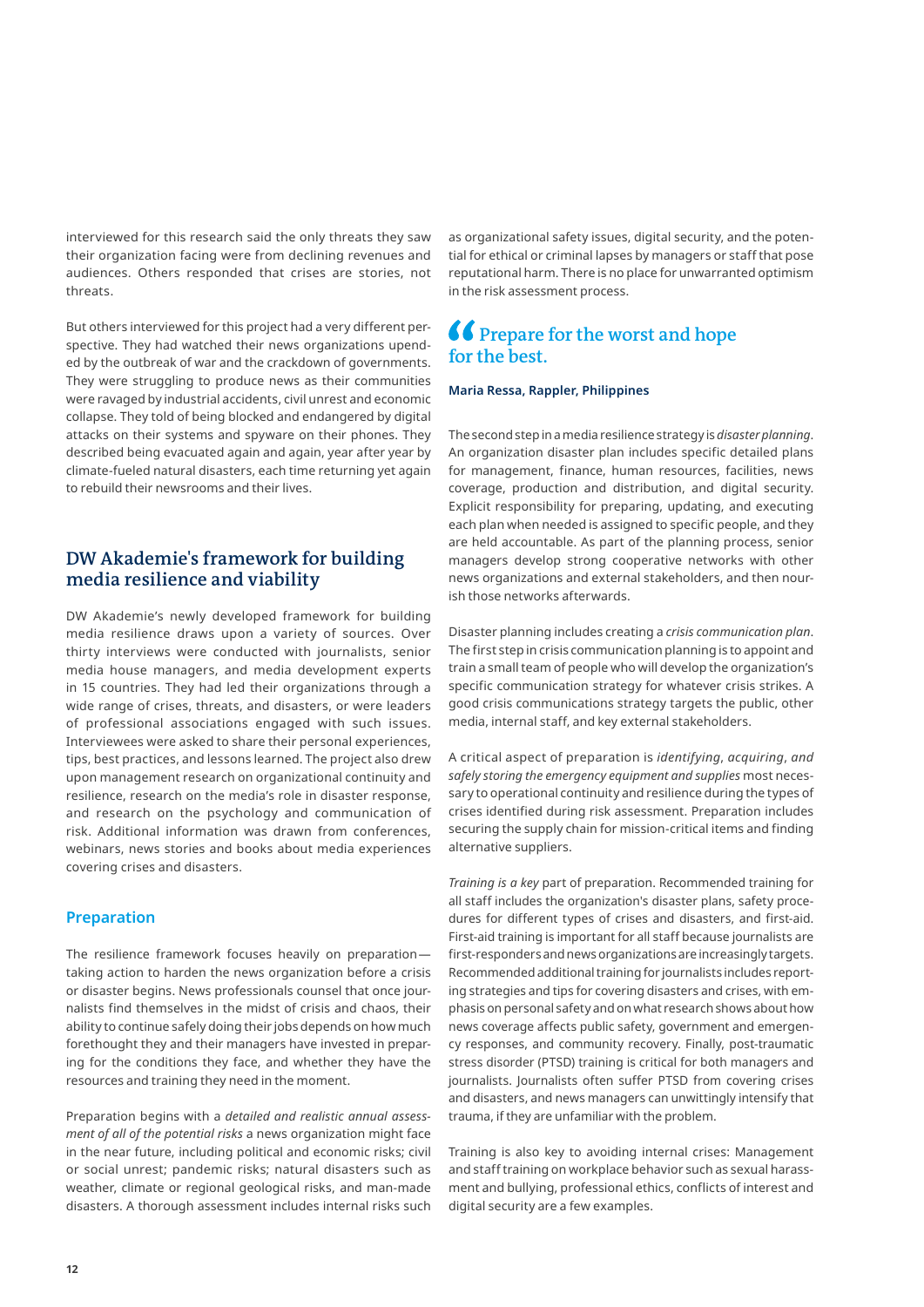#### **Media Resilience Scanner: A digital DW Akademie planning tool**

As part of its commitment to supporting Media Viability, DW Akademie has developed the Media Resilience Scanner, a comprehensive online crisis preparation, management, and recovery tool for news organizations. It guides media professionals step by step through the process of realistically evaluating and planning for the risks they face, managing crises as they occur, and assessing and addressing the residual risks to news media viability that follow major disruptions. These include external threats authoritarian crackdowns, conflict, natural disasters, digital attacks—as well as internal crises.

The Media Resilience Scanner allows media managers and others in charge of crisis preparation and continuity to identify the key measures needed to withstand possible economic and operational shocks to their organizations. By answering key questions about financial management, news operations, human resources, crisis communication and digital security, users can build their own individual crisis plan, including allocating responsibilities and creating deadlines for their staff. At the end, the Scanner generates a customized crisis preparation and management plan as a downloadable PDF.

The Media Resilience Scanner draws upon lessons learned by over 30 media organizations in 15 countries, including El Salvador, Iraq, Kenya, Lebanon, Myanmar, the Philippines and the United States. The contributors had experienced internal and external, conflicts, and natural disasters, and many continue to negotiate those conditions today.

DW Akademie's Media Resilience scanner can be accessed at <https://akademie.dw.com/resilience-scanner/>

## **Managing through a crisis**

If a media organization has invested in preparation, then the pieces needed to maintain operational continuity through a crisis will be in place. Management can focus on *activating the existing disaster plans as needed*. News professionals who have weathered disasters stress the importance of putting staff safety first, and of recognizing the need to motivate the team through chaos and exhaustion by focusing on their mission of public service and safety.

## **The aftermath**

News organization resilience requires assessing and addressing the residual risks that follow the initial crisis. These may include government crackdowns, economic downturns, population loss, regional infrastructure collapse, or physical risks, such as violence against journalists or the structural failure of the news organization's office weeks or months after the crisis has seemingly passed. Residual risks include the potential loss of key staff members, if working conditions or local living conditions deteriorate.

Crisis veterans recommend involving staff in the resilience process, setting up employee committees to strategize solutions. Employee involvement is particularly critical for problems directly affecting the staff and their families, such as salary, living and working conditions, and personal safety.

## **Prepare to weather the storms**

The 21<sup>st</sup> century is an era when threats against the independence and viability of news media are rising around the world, even as the media's economic resources decline. The Covid-19 pandemic made clear the industry's vulnerabilities as news organizations the world over cut salaries, laid off staff and struggled to stay viable. The pandemic, long predicted by experts, also highlighted how difficult it is for organizations to accurately assess their own risk exposure.

In-depth interviews with news professionals who have successfully managed their news organizations through crises and disasters of all kinds shows forethought and effective planning can strengthen Media Viability. Careful risk assessment, planning, preparation and training are the key elements in a strategy that keeps staff safe, the newsroom operating, and the media house in business through the aftermath of disruptive events.

No region of the world, and no news organization, is immune to the potential impacts of climate change, pandemic disease, political instability, digital attack, or internal crises. News managers cannot afford to be either naïve or complacent about their risk exposures. The media's ability to remain strong and independent―and to continue to serve the public through the next crisis, disaster, or pandemic―depends on it.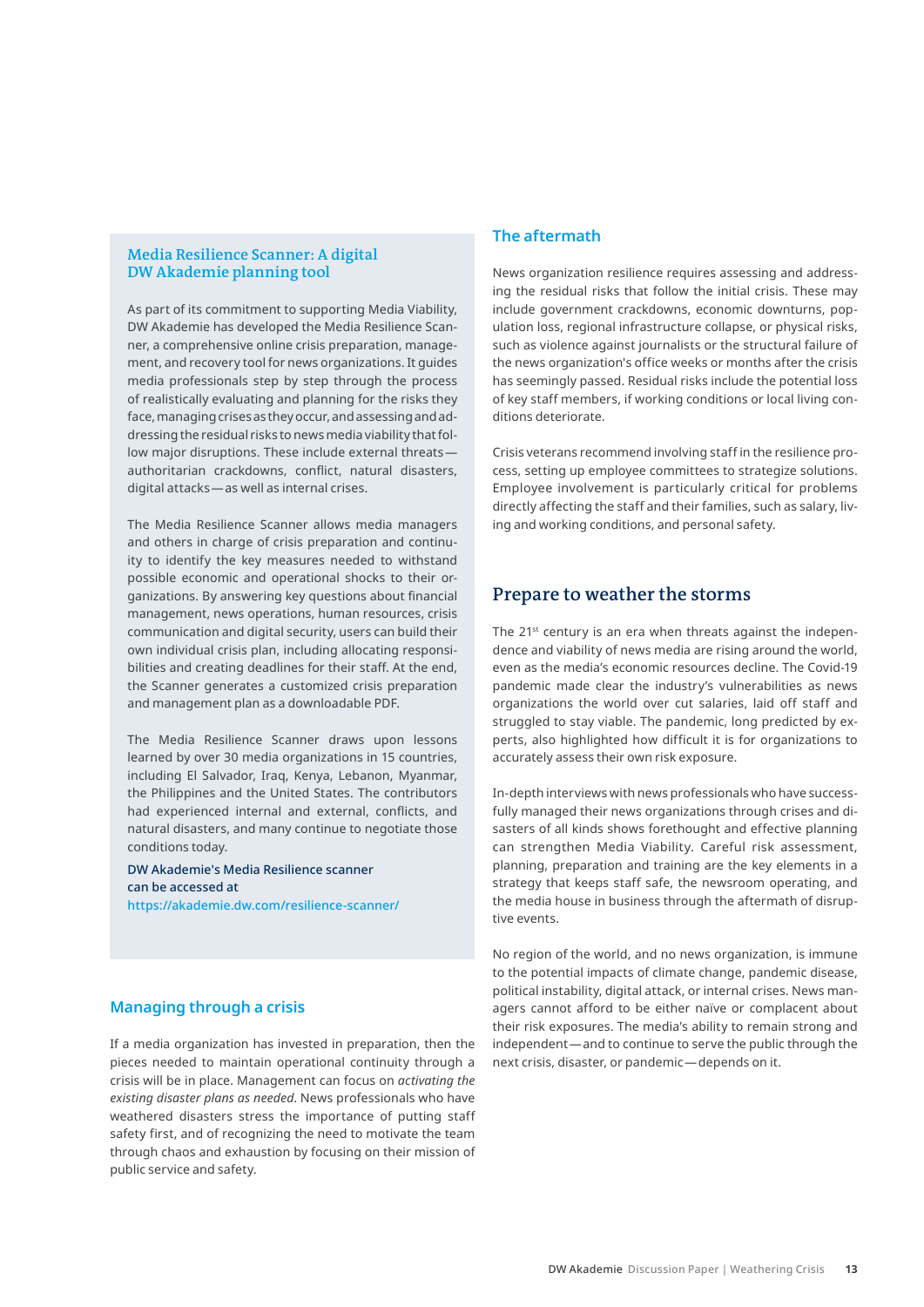## **References**

**Classen, Nicolas, Anita Van Gils, Yannick Bammens, & Martin Carree. 2012.** Accessing resources from innovation partners: The search breadth of family SMEs. Journal of Small Business Management. 50(2): 191-215.

**Doerfel, Marya L., Lisa V. Chewning, & Chih-Hui Lai. 2013.**  The evolution of networks and the resilience of interorganizational relationships after disaster. Communication Monographs. 80(4): 533-559.

**Garrett, Laurie. 1994.** The Coming Plague: Newly Emerging Diseases in a World Out of Balance. New York: Farrar, Straus & Giroux.

**Granovetter, Mark S. 1973.** The strength of weak ties. American Journal of Sociology. 78 (6): 1360-1380.

**Grant, Adam. 2021.** We're living through the "Boring Apocalypse". The New York Times. December 10. *https://nytimes.com/2021/12/10/opinion/covid-omicronpsychology-fear.html* 

**Halkos, George, & Antonis Skouloudis. 2019.** Investigation resilience barriers of small and medium-sized enterprises to flash floods: A quantile regression of determining factors. Climate and Development. 12(1): 57-66.

**Hare, Kristen. 2021.** More than 100 local newsrooms closed during the pandemic. The Poynter Institute. December 21. *https://poynter.org/locally/2021/the-coronavirus-has-closedmore-than-100-local-newsrooms-across-america-and-counting/*

**Kumar, Sameer. 2012.** Planning for avian flu disruptions on global operations: A DMAIC case study. International Journal of Health Care Quality Assurance. 25(3): 197-215.

#### **Lengnick-Hall, Cynthia A., Tammy E. Beck, & Mark L. Lengnick-Hall. 2011.** Developing a capacity for organi-

zational resilience through strategic human resource management. Human Resource Management Review. 21(3): 243-255.

**Matschke, Alexander, Johanna Mack, Dennis Reineck, & Roja Zaitoonie. 2021.** Covid-19 and the global media sector: Developments and ways forward. DW Akademie. November 17. *https://dw.com/en/covid-19-and-the-global-media-sector-developments-and-ways-forward/a-59765423*

**McKenna, Maryn. 2008.** Beating Back the Devil: On the Front Lines with the Disease Detectives of the Epidemic

Intelligence Service. New York: Free Press.

**Meyer, Alan D. 1982.** Adapting to Environmental Jolts. Administrative Science Quarterly. 27(4): 515-537.

#### **Nielsen, Rasmus Kleis, Federica Cherubini, Simge Andi.**

**2020.** Few winners, many losers: The Covid-19 pandemic's dramatic and unequal impact on independent news media. Reuters Institute. November 10.

*https://reutersinstitute.politics.ox.ac.uk/few-winners-manylosers-covid-19-pandemics-dramatic-and-unequal-impactindependent-news-media*

- **Owilla, Hesbon H., et al. 2021.** Covid-19 and news production in East Africa: Business resiliency and continuity in news media organisations. Paper presented to the International Association for Media and Communication Research. June 16. Nairobi, Kenya.
- **Posetti, Julie, Emily Bell, & Pete Brown. 2021.** Journalism & the pandemic: A global snapshot of impacts. International Center for Journalists. September 2. Journalism and the Pandemic Project Report 1 2020\_FINAL.pdf (icfj.org)
- **Preston, Richard. 1999.** The Hot Zone: The Terrifying True Story of the Origins of the Ebola Virus. New York: Simon & Schuster.
- **Reca, Angel Arrese. 2006.** Issues in media product management. Handbook of media management and economics: 181-202. Mahwah, N.J.: Lawrence Erlbaum[.](https://www.friedenspreis-des-deutschen-buchhandels.de/en/news-topics/detailpage/amartya-sen-awarded-the-2020-peace-prize-of-the-german-book-trade)

**Sahebjamnia, Navid, S. Ali Torabi, & S. Afshin Mansouri. 2018.** Building organizational resilience in the face of multiple disruptions. International Journal of Production Economics. 197: 63-83.

**Şengül, Hatice, Marşan Dilem, & Tuğçe Gün. 2019.** Survey assessment of organizational resiliency potential of a group of Seveso organizations in Turkey. Journal of Risk and Reliability. 233(3): 470-486.

**Tracy, Marc. 2021.** News media outlets have been ravaged by the pandemic. New York Times. September 21. *https://nytimes.com/2020/04/10/business/media/newsmedia-coronavirus-jobs.html*

 **Vaughan, Diane. 1997.** The Challenger Launch Decision. Chicago: University of Chicago Press[.](https://rsf.org/en/news/rsf-addresses-human-rights-council-pandemic-linked-press-freedom-violations)

**Wenger, Dennis, & E.L. Quarantelli. 1989.** Local mass media operations, problems and products in disasters. Disaster Research Center, University of Delaware. *https://udspace.udel.edu/handle/19716/1266.*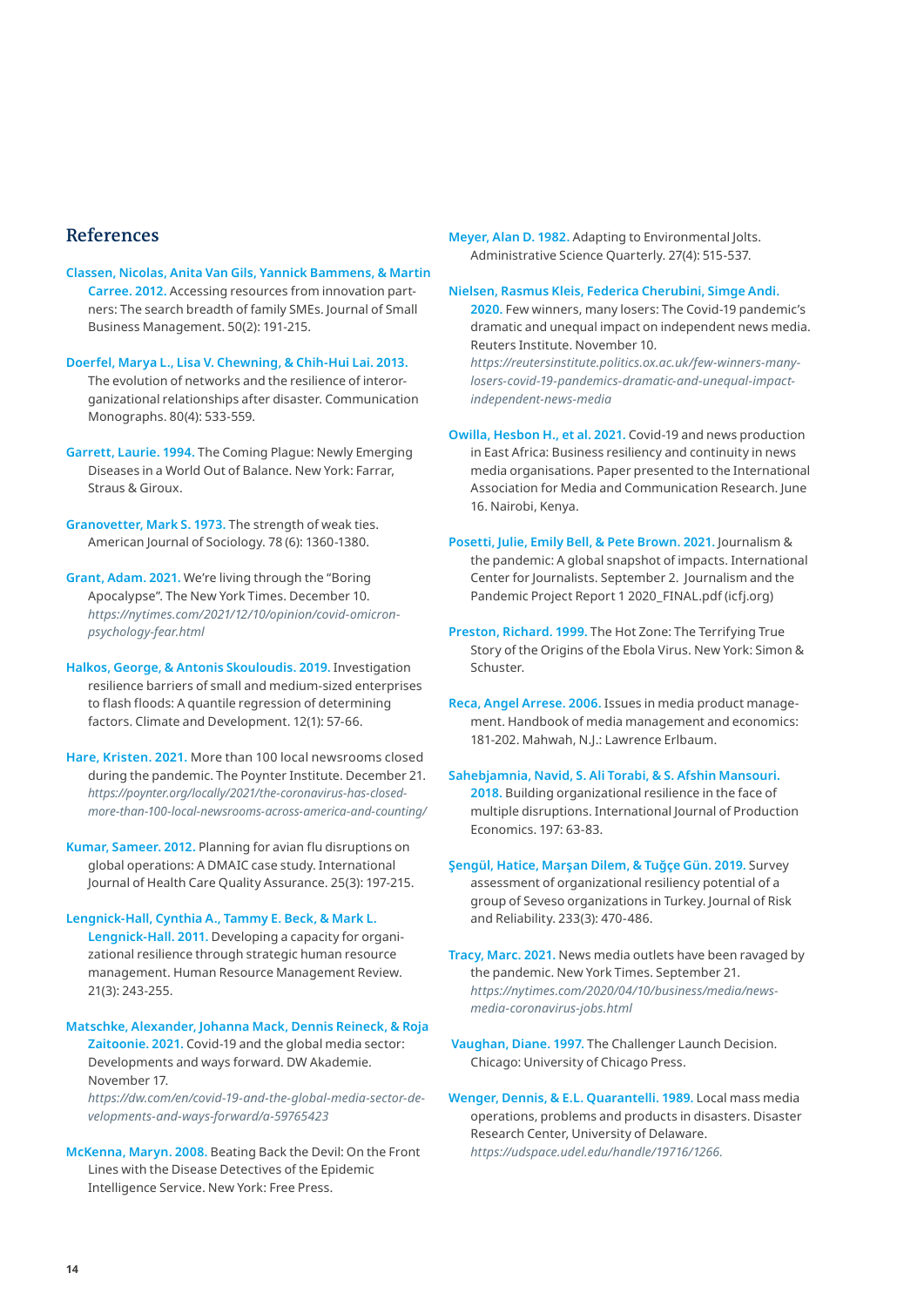**RSF. (2021a).** RSF 2021 index: Covid makes African journalism more vulnerable than ever.

*[https://rsf.org/en/rsf-2021-index-covid-makes-african](https://rsf.org/en/rsf-2021-index-covid-makes-african-journalism-more-vulnerable-ever-0)[journalism-more-vulnerable-ever-0](https://rsf.org/en/rsf-2021-index-covid-makes-african-journalism-more-vulnerable-ever-0)*

**Wilcutt, Terry, & Hal Bell. 2014.** The cost of silence: Normalization of deviance and group think. National Aeronautics and Space Administration, Senior Management VITS Meeting. November 13.

*https://sma.nasa.gov/docs/default-source/safety-messages/ safetymessage-normalizationofdeviance-2014-11-03b.pdf?sfvrsn=4*